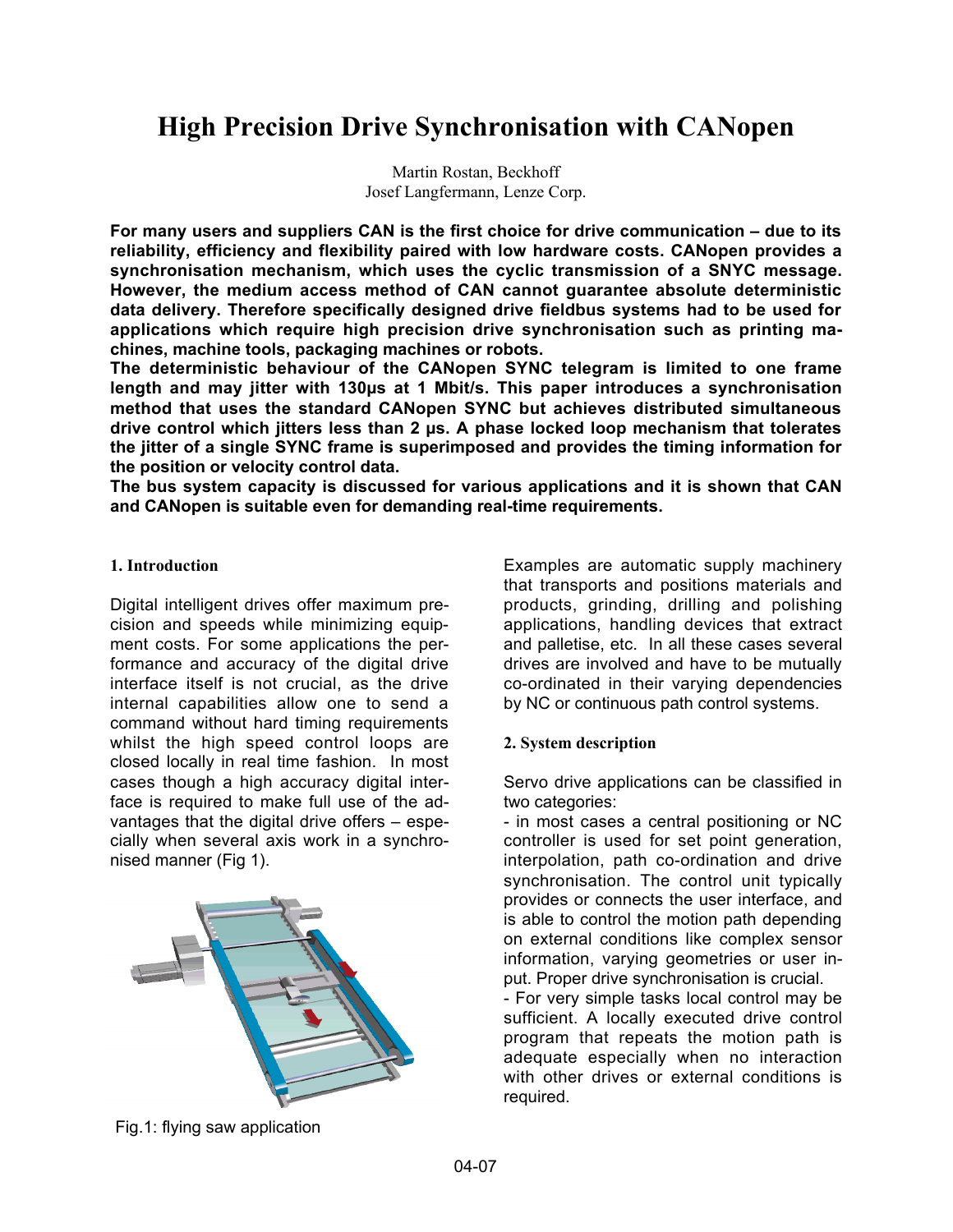The Beckhoff TwinCAT Software System acts as central drive controller. It turns any compatible PC into a real-time controller with a multi-PLC system, NC axis control, programming environment and operating station. TwinCAT NC offers 3D interpolation, an integrated PLC with an NC interface and can communicate via all major fieldbus systems. The CANopen master functionality is provided by the FC5101 PCI card, which is available with two CANopen channels (FC5202) as well. The CANopen implementation was specifically designed for high performance applications whilst supporting the full range of CANopen features.

Lenze's intelligent drives are designed both for central drive control and for local drive control. The drives integrate the CAN bus with the standardised communication profile CANopen DS301. The drive can make full use of CANs multi-master capabilities by, for example, enhancing the input range with external CANopen I/O modules like the ones offered by Beckhoff.

As each drive carries its own CPU, the computing performance and I/O capacity hence increases in networked drives with every additional controller.

Another supported CAN bus function is the synchronisation of control algorithms in a drive group. Chronologically equidistant angular information is needed to avoid irregularities that might arise using control algorithms that function asynchronously.

Such angular information is needed to ensure angularly synchronised running of individually driven axes and for spatially coordinated movement/s (continuous path control system/s) via bus system/s.

Unlike drives with analogue (+/-10V) interface, digital drives not only close the torque and speed control loops locally, but are able to perform fine interpolation and position control with very short cycle times. Twin-CATs interpolator and NC calculates posi-

tion command values (set points) cyclically for each machine axis at identical, short intervals. With its own position control, each axis follows the cyclical position command values supplied by the interpolator, with a high dynamic response and high precision. Thus control is exercised where the information relevant to this level of the control system is captured without any delays caused by the communication system. The fast control cycles in the drive are used to damp out interference. The position set points, transmitted at slower cycle times, are fine interpolated by the fast controller/s in the drive/s for that purpose.

Please not that this distribution of the control



Fig 2: control cascade with digital drive system

cascade (Fig 2) is not CAN specific, but typical for digital drives. Dedicated drive control systems like SERCOS favour the same approach.

#### **3. Synchronisation Method**

Best drive accuracy is achieved when the drives are precisely synchronised with the superimposed continuous path control system. This permits controller processing of the set points exactly simultaneously.

A phase error of about 2 degrees due to the internal position control phase offset is caused, for example, by a deviation of a mere 100 us in synchronisation precision at a speed of 3,000 RPM.

Only standard features of the CANopen specification DS301 are used for the drive synchronisation method. DS301 includes the definition of a mode for synchronous cyclic data transmission. Periodically the SYNC telegram is transmitted by the SYNC producer. On reception of the SYNC the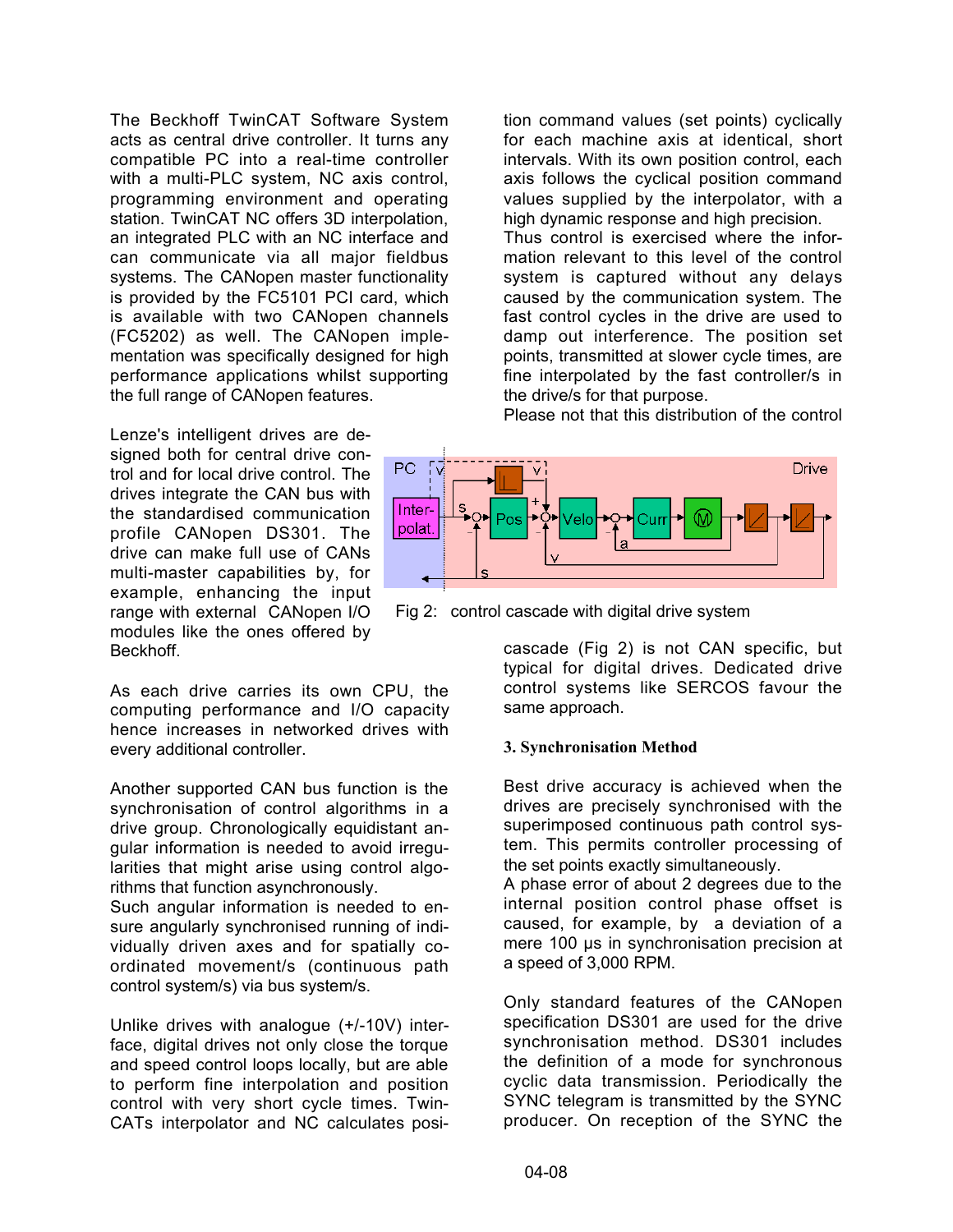consuming device actuates based on the contents of the synchronous process data object (PDO) received before the SYNC. The reception of a SYNC also prompts a device to sample its feedback data and transmit a synchronous PDO with an actual value as soon as possible afterwards (Fig



Fig 3: CANopen sync mechanism

This mechanism works fine but has some limitations: As the SYNC message cannot interrupt a CAN frame currently being transmitted on the bus, the SYNC delivery may jitter by several hundred microseconds – at least the time it takes to transmit a CAN frame with maximum length, but maybe even by another higher priority frame like a network management telegram. Furthermore, the quality of the SYNC mechanism very much depends on the software implementation. In many cases only the CANopen communication is synchronised, but not the application running on another CPU.

The high precision distributed synchronisation control (dsc) used for the drive synchronization makes use the CANopen SYNC mechanism with an enhanced application synchronisation method. It permits exact synchronisation of the chronological basis of the individual controllers. The synchronisation telegram must be transmitted cyclically with several milliseconds (1-13) and in the median with quartz precision. This is achieved by the CANopen PCI card FC5101, which also precisely synchronises the NC task with the CANopen cycle. It is as well possible to synchronise several CANopen channels on one or several cards.

As described above, the single telegram fluctuation, however, may be several hundred µs. The drive application uses a phased locked loop (PLL) mechanism to synchronise with the SYNC telegrams and thus synchronises with the overall accuracy of the SYNC cycle. A single jitter has no influence. No further means of parallel transmission of a synchronisation tact are needed and this functionality can therefore be achieved with standard CAN hardware.

The assumption that accurate cyclic behaviour cannot be realised with the CAN bus is proven wrong by the results illustrated below.



Fig 4: synchronisation jitter of 2 9300 servo inverters.

The synchronisation tact was dictated to two intelligent drives of the 9300 series by the superimposed NC control system. The diagram shows the beginnings of the control algorithms of both controllers, whereby the first channel serves as trigger point. Statistical recording of 50 incoming signals shows the quality of synchronisation, the jitter range being below 2 µs (Fig 4).

## **4. Bus system capacity**

The bus system capacity is discussed using several typical applications.

## **4.1 Angularly synchronous individual drives (used instead of vertical shaft)**

The CAN bus is pre-destined for use as a transmission medium in angularly synchronous individual drives because of its multicast capabilities. A virtual master sends the set point with one process data object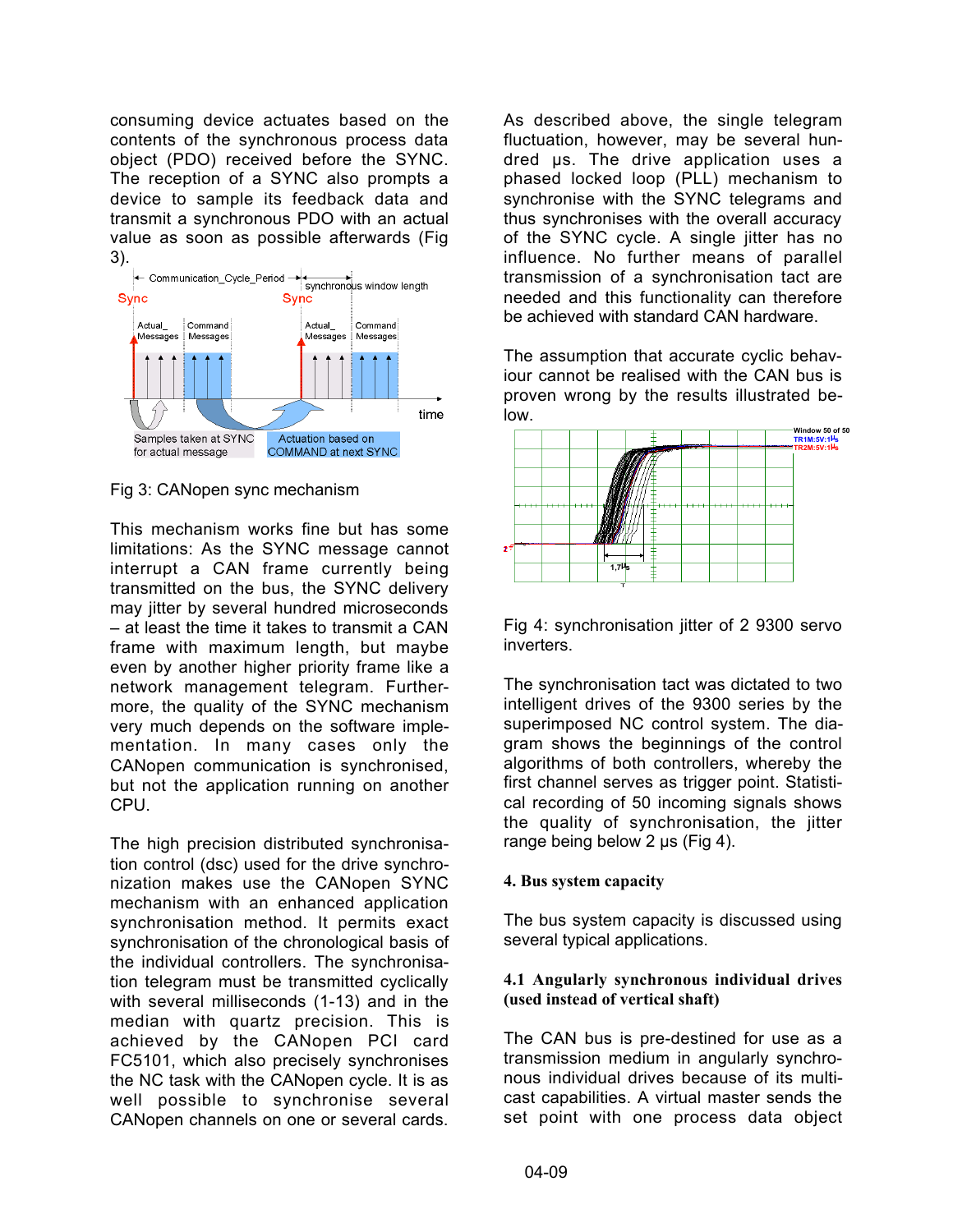cyclically and a further SYNC message for system synchronisation. All drives thus receive the same information at the same time. In angularly synchronous individual applications, average distance of up to 100 m bus extension must be allowed as a rule. As this is related to the data transmission speed, a baud rate of 500 Kb is realistic in this particular case. At this rate, the data transmission time is about 400 µs for both objects. Given a cycle time of 1 ms, the bus system is thus about 40% used. Adequate reserve therefore remains for transmitting control and status information and/or other service data objects (SDO). The number of axes connected is only limited by the bus physics and thus by the CAN transceivers.

In sum and depending on the physical transmission limits, the capacity of angularly synchronous individual axes is as follows.

| 1ms      |
|----------|
| 500KBaud |
| 63*      |
| 100m     |
|          |

\* depends on CAN Transceivers used

#### **4.2 6-axis handling robot as example**

In general the electronic components of handling robots are close together so that the data can be transmitted with 1 Mbaud. A CAN object has a max. of 8 data bytes. Two controllers with 32-bit cyclic position set point can hence be controlled per object. Three cyclic process data objects for the position set points plus one SYNC object are therefore needed for a 6-axis handling robot.

The control information can be summarised in a single broadcast object for all the drives and transmitted event-controlled. The information is thus irrelevant where bus load calculation is concerned. Status information for each controller are e.g. exchanged in total every 24 ms alternately. Bus loading for a cycle time of 1 ms can then be calculated as follows.

| 3 cyclic position set point objects | $390µ$ s |
|-------------------------------------|----------|
| * 130µs                             |          |

| 1 SYNC object             | 70us |
|---------------------------|------|
| status information object | 65us |
| (1 object per 2ms)        |      |

 $\Sigma$  525us

This equals a bus load of around 53%. There is adequate reserve for exchanging further data such as e.g. service data objects.

6 axes can thus be controlled in 1ms with 32-bit position set points each.

### **4.3 System capacity with a cycle time of 4 ms**

Position set point updates within a 4 ms cycle time are sufficient for over 90% of all applications.

32-Bit set point updates with a cycle time of 4 ms referenced to the number of drives and bus expansion is given in the table below. It is assumed that less than 75% of the bandwidth is available for cyclic drive communication.

| Bus length      | Baud rate    | No. of axes |
|-----------------|--------------|-------------|
| 25 <sub>m</sub> | 1000 kbit/s  | 16          |
| $100 \text{ m}$ | 500 kbit/s   | 8           |
| $250 \text{ m}$ | 250 kbit/s   | 4           |
| 500 m           | $125$ kbit/s | 2           |

The number of axis can be further e mhanced by not sending each actual position in each cycle, but spreading the feedback in a way that there is only one actual position value sent in each cycle. As the position control loop is closed locally, this is sufficient.

#### **5. Effects of data transmission on drive characteristics**

It is necessary to examine the drive characteristics of a single controller to obtain valid data on this. For this purpose, the contouring error of a series 9300 servo po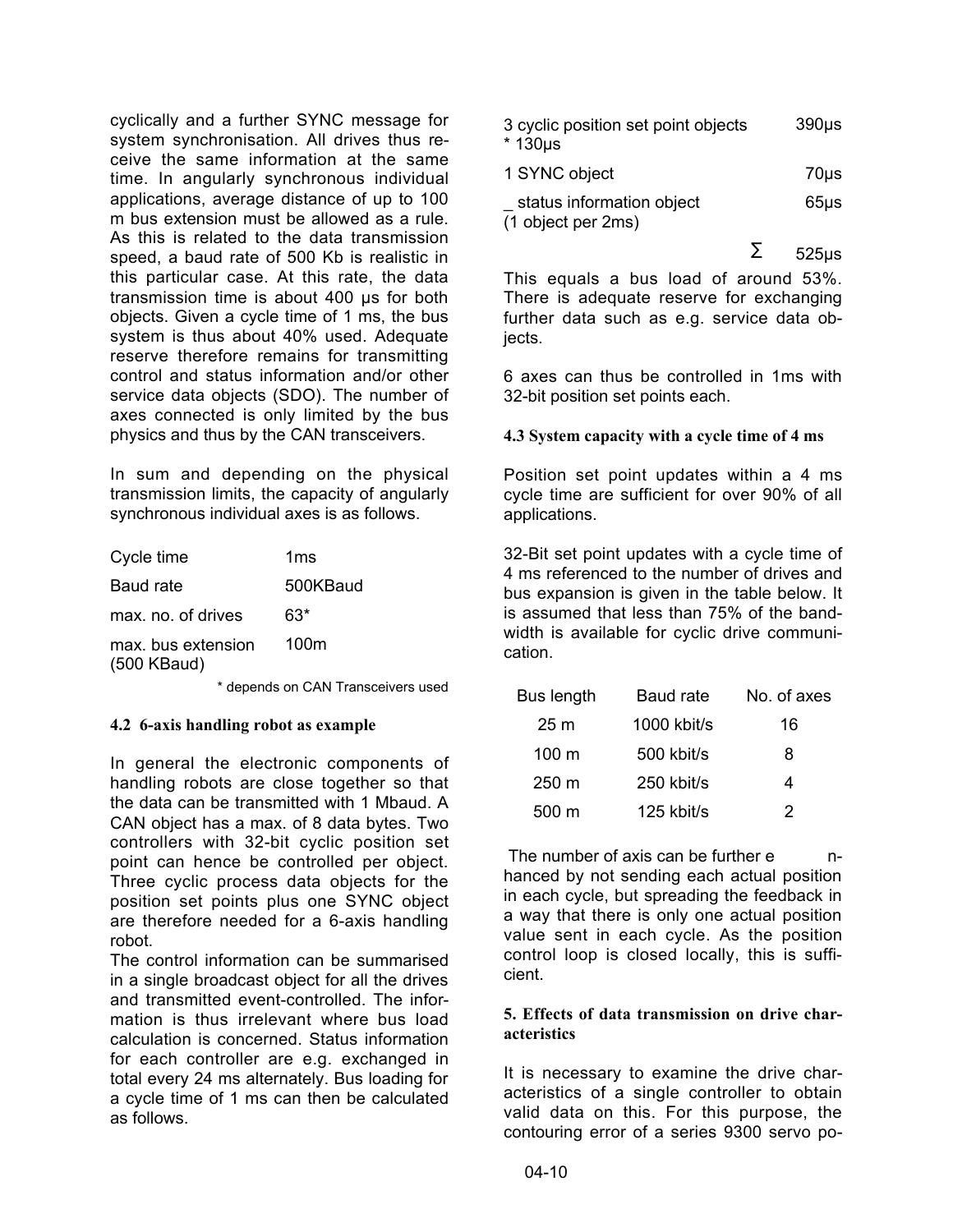sition controller with high-resolution feedback system (sine/cosine encoder) was measured over a speed range of 0 to 4,000 RPM in idle.



Fig. 5: contouring error of a 9300 series position controller with high-resolution feedback system, idling

Measurements results show deviations of less than 2 angular minutes over the entire speed range.

Two controllers were then set up using the synchronisation mechanism described above to obtain data on the influence of data transmission on drive characteristics. The angular deviation of the two rotating motor shafts relative to one another were then



Fig 6: angularly synchronous running; phase difference of 2 9300 servo inverters, idling

The measurements show that here again precision of less than 2 angular minutes is achieved over the entire setting range. The phase offset is thus always of similar dimensions to the contouring errors of the individual controllers.

The bus (CAN with CANopen) used for the Beckhoff TwinCAT / Lenze communication with distributed synchronisation control (dsc) has no negative influence on the system and is optimally suited for multi-axis-coordinated movement sequences.

Dynamic and static drive characteristics measurements under load conditions and conditions of higher data flow due to further asynchronous bus participants led to the same result/s.

#### **6. Field experience**

TwinCAT NC can perform significantly faster control cycles than the CAN bandwidth allows to communicate. Field experience though shows, that in combination with intelligent digital drives and high precision synchronisation, CAN easily meets most application demands. For handling systems, for example, a cycle time of 4 ms is adequate in more than 90% of the applications. The deviations in synchronicity of less than 2 angular minutes (1 / 10800th of a shaft revolution) can usually be disregarded by comparison with mechanical imprecision (torsion in the mechanical shafts, gearing tooth face change, etc.) .

Applications that have been successfully solved with the CANopen digital drive interface include:

- 3-axis precision cutting machine (Fig 7)
- 9-axis special handling device
- Handling robot for extracting injected plastics parts
- Engraving steel blocks in the steel industry
- Printing machinery without shafts
- Blister packaging machinery for the pharmaceutical industry
- Bookbinding machinery